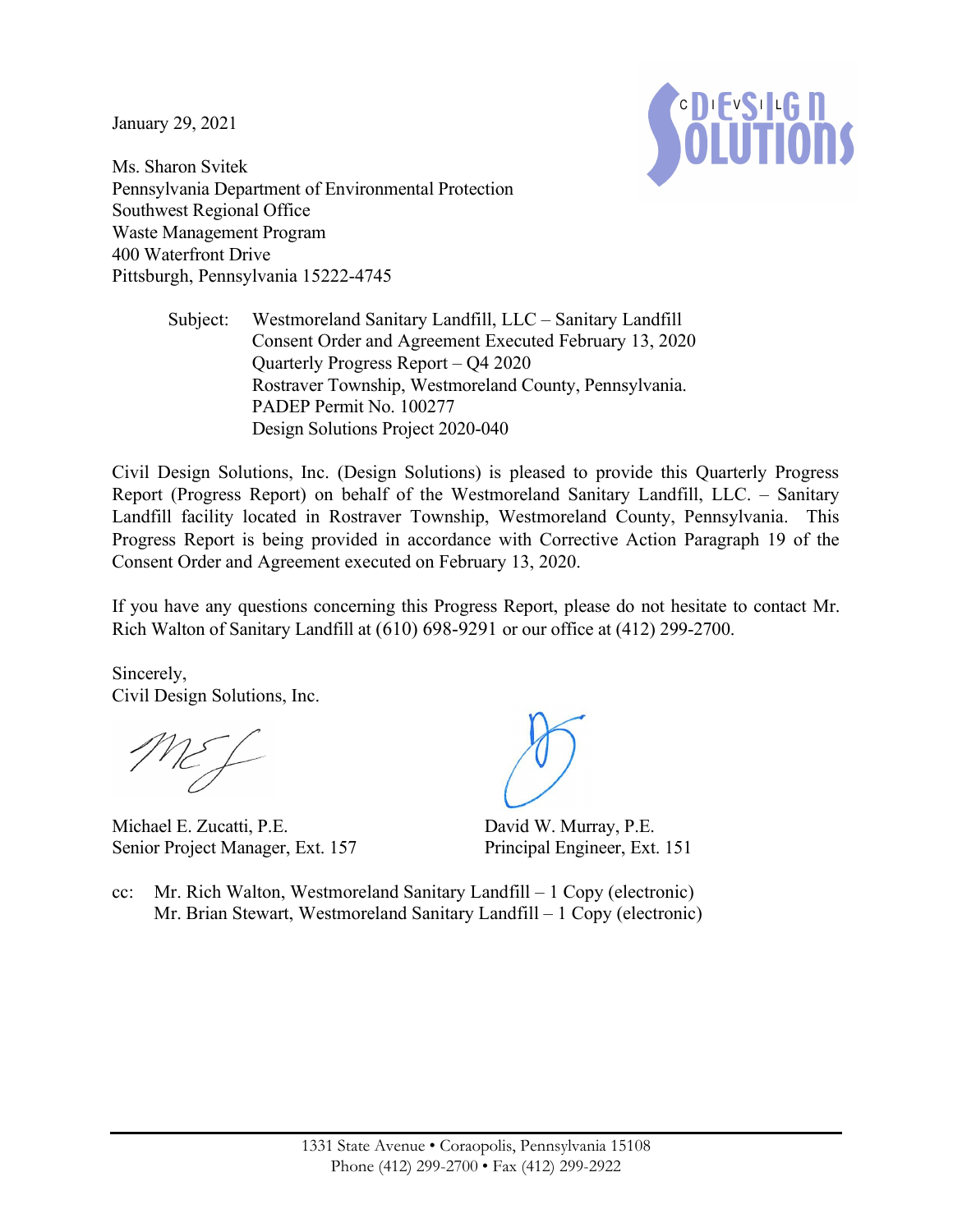This Quarterly Progress Report (Progress Report) has been prepared for the Westmoreland Sanitary Landfill facility (Sanitary Landfill) as required by Corrective Action Paragraph 19 of the Consent Order and Agreement (COA) executed February 14, 2020. The following sections present a description of actions to achieve compliance with the COA, activities planned for the next calendar quarter, applicable material problems or delays, leachate disposal and a summary of any marketing correspondence with alternative appropriately permitted disposal facilities.

# **Compliance Actions**

WSL submitted copies of the executed additional financial assurance instruments required by Permit Modification #1 to the PADEP electronically on November 24, 2020.

# **Next Quarter Planned Activities (Q1 2021)**

During the next calendar quarter, WSL intends to continue to market appropriately permitted leachate disposal facilities. Prior to initiating disposal at any new facility, WSL will request written approval from the PADEP in accordance with Correction Action Paragraph 5. WSL anticipates receiving approval from the PADEP for Permit Modification #1.

# **Material Problems or Delays**

There were no material problems or delays related to performing Corrective Actions required by the Consent Order this quarter.

### **Leachate Disposal**

The following table presents a summary of leachate hauled offsite for disposal during this quarter. All leachate was disposed of at an appropriately permitted facility as identified in the table below and a letter of acceptance from the facility was previously provided to the PADEP as part of Permit Modification #1 submitted to the PADEP on February 19, 2020.